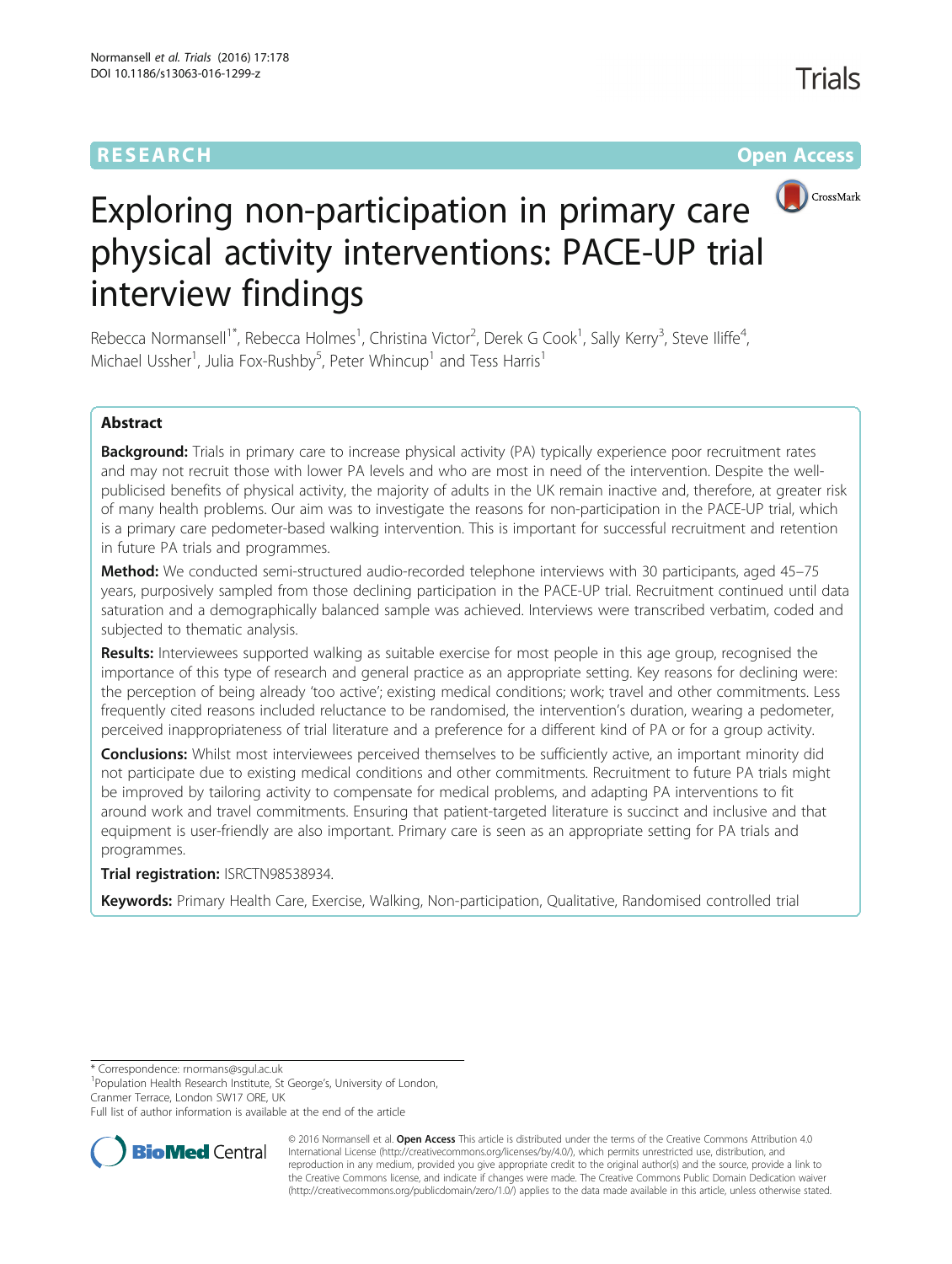### Background

Despite the conclusive and well-publicised evidence of the benefits of physical activity (PA), PA trials typically have low recruitment, of between 6 [\[1](#page-12-0)] and 35 % [\[2](#page-12-0)], and investigators often struggle to recruit representative participants [\[3](#page-12-0)]. Investigating differences between participants and non-participants is important for determining trial generalisability and ensuring that the intervention targets appropriate populations. The external validity of a trial is hampered if those recruited do not represent those who would be targeted in a 'real life' setting [[4](#page-12-0)]. Some reports suggest that participants are more active [\[5](#page-12-0)–[7\]](#page-12-0) and have better health [\[6, 8\]](#page-12-0) than non-participants, but others have found that they have poorer health [\[5, 9](#page-12-0)]. The underlying reasons for non-participation have not been fully explored with quantitative data and are important for those designing community PA trials and evidence-based PA programmes.

The importance of ensuring that those most in need of PA interventions are effectively targeted cannot be over-stated. Adequate PA levels reduce the risk of many health conditions [[10\]](#page-12-0), whilst physical inactivity results in over 3 million preventable deaths per year worldwide [[11](#page-12-0)]. Current UK PA guidelines for adults and older adults recommend at least 150 minutes of moderately intensive PA weekly, or 75 minutes of vigorous PA weekly, both in at least 10-minute bouts [[10](#page-12-0)]. Recent surveys based on objective PA assessment suggest that fewer than 10 % actually achieve recommended levels (much lower than those self-reporting achieving them) [\[12\]](#page-12-0). Increasing PA is a key priority for Public Health England [\[13\]](#page-12-0) and targets for delivering short PA interventions have recently been introduced into the primary care National Health Service (NHS) health checks offered to 45–74 year-olds [[14](#page-12-0)].

The PACE-UP PA trial is a three-arm randomised controlled trial (RCT) aiming to increase walking to achieve public health PA targets in 45–75 year-old primary care patients. It compares three groups: (1) pedometer plus practice nurse support, (2) pedometer alone (delivered by post), and (3) usual care. Both intervention groups received a 12-week walking programme and an individualised PA diary. Both the postal and nurse intervention employed behaviour change techniques aimed at increasing PA from an individual's baseline level and building lasting habits.

Potential trial participants were identified from seven south-west London (UK) general practices (GPs), representing diverse socio-economic and ethnic groups. Medical records were screened and those with a contraindication to increasing PA were excluded and a random sample of eligible participants were invited to participate by post. Medical reasons for exclusion included: at least three falls in the previous year or at least one fall in the previous year requiring medical attention; terminal illness; dementia or significant cognitive impairment; registered blind; newonset chest pain, myocardial infarction, coronary artery bypass graft or angioplasty within the last 3 months; medical or psychiatric condition which the GP considered excluded the patient (for example, acute systemic illness such as pneumonia, psychotic illness). The protocol is available elsewhere [\[15\]](#page-12-0).

#### Aim

To investigate reasons for non-participation in a primary care-based PA intervention.

#### **Methods**

Those declining trial participation were asked to complete a non-participant questionnaire (NPQ) designed to capture the key reasons for non-participation. These were categorised as:  $(1)$  I do not have time,  $(2)$  I cannot increase my PA, (3) I am not interested in increasing my PA, (4) I am already very physically active, (5) I am not interested in research, and (6) I do not want to be put in a group by chance. Space was provided for those completing the NPQ to provide reasons for non-participation not covered by these categories. Non-participants were asked if they could be contacted to discuss their reasons in more detail.

A purposive sample of those willing to be contacted was selected to provide men and women of varying ages, ethnicities and employment statuses from the initial six participating practices. They were contacted promptly on receipt of the NPQ to aid their accurate recollection of the trial literature and reasons for declining. To maximise participation we used focussed telephone interviews and gained permission for interviews to be audio-recorded. The topic guide (Appendix [1\)](#page-10-0) was developed from the literature, qualitative findings from a preceding PA trial [\[16](#page-12-0)] and discussion between authors. Approximately 30 interviews were planned, with recruitment continuing until no new themes were identified and a demographically balanced sample had been achieved.

After obtaining informed consent for the interview, we asked open questions about what influenced their decision not to participate and their opinions of the trial information received. Responses given on their completed questionnaires were used as a starting point to further explore reasons for non-participation. They were asked broad questions about their perception of the trial design and invited to make any concluding comments.

#### Data analysis

Audio-recordings were transcribed verbatim and checked for accuracy. After 10 interviews, researchers (RH, CV,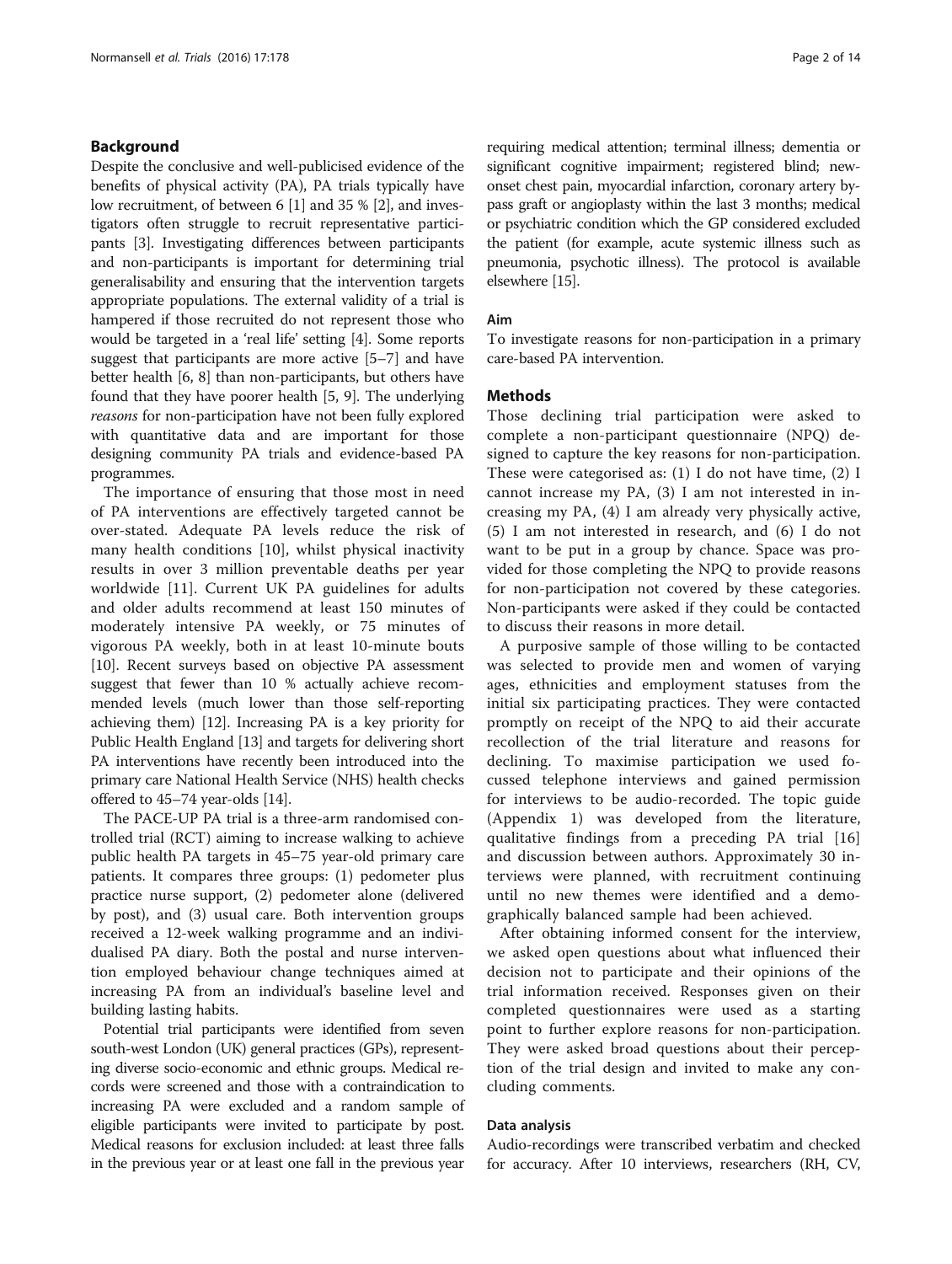<span id="page-2-0"></span>TH) read the transcripts and discussed the interviews. Following the meeting, the interview technique was modified slightly to ensure that interviewees understood the trial randomisation process as several participants had appeared not to understand the question about whether being put in a group by chance had influenced their decision not to participate.

On completion of interviewing, transcripts were read and re-read for familiarisation by two researchers (RN, TH) who assigned codes, before a thematic framework was produced [[17](#page-12-0)]. Coding discrepancies between researchers were resolved by discussion. The framework produced was informed both by a-priori issues, mostly related to trial design, and by emerging themes. Themes were refined further by discussion between authors and broader categories, encompassing several sub-themes, were generated. Authors also attempted to identify a main reason for non-participation for each interviewee based on the most frequently mentioned reason or the reason appearing to carry most weight. This was also agreed by consensus. Reasons for declining given by all NPQ respondents were also compared with those given at interview, to put our findings in a wider context and assess generalisability to all those declining.

#### Ethics

This PACE-UP trial has been reviewed and given a favourable opinion by the London Research Ethics Committee (Hampstead) (12/LO/0219).

#### Results

In total, 11,015 patients aged 45–75 years from seven south-west London GPs were invited to take part in the main trial. One thousand eight hundred and sixty (17 %) returned a form expressing interest in participation with 1023 eventually being randomised. We received no response from 6399 (58 %) and 2756 (25 %) returned a form declining participation, of whom 1140 (41 %) completed an NPQ. The total proportion of those who did not respond or declined to participate who completed an NPQ was 1140/9155 (12 %).

## Interview participants' characteristics (Table 1 and Appendix [2\)](#page-11-0)

Fifty-five trial non-participants were telephoned between March and July 2013, 21 could not be contacted and 4 declined to be interviewed. Thirty trial nonparticipants representing the six initial participating practices were interviewed. Data saturation was achieved prior to completing 30 interviews, but we continued to 30 to ensure a more ethnically diverse sample and to achieve demographic balance.

|  |                                 | Table 1 Interview participant demographic and main reason for |  |  |
|--|---------------------------------|---------------------------------------------------------------|--|--|
|  | non-participation summary table |                                                               |  |  |

| Characteristic            |                                                  | Participant    |
|---------------------------|--------------------------------------------------|----------------|
|                           |                                                  | n              |
| Age                       | 45-95 years                                      | 15             |
|                           | 60-75 years                                      | 15             |
| Sex                       | Male                                             | 14             |
|                           | Female                                           | 16             |
| Ethnicity                 | White                                            | 23             |
|                           | Asian/Asian British                              | 2              |
|                           | Mixed/multiple ethnic<br>groups                  | $\overline{2}$ |
|                           | Black/African/Caribbean/<br><b>Black British</b> | 3              |
| Employment                | Retired                                          | 9              |
|                           | Part-time                                        | 6              |
|                           | Full-time                                        | 8              |
|                           | Looking after home or family                     | 1              |
|                           | Student                                          | 1              |
|                           | Other                                            | 5              |
| Home owner status         | Owner                                            | 25             |
|                           | Rent from council or<br>housing association      | $\overline{4}$ |
|                           | Rent privately                                   | 1              |
| Age of leaving education  | 19 years or over                                 | 15             |
|                           | 18 years                                         | $\overline{2}$ |
|                           | 17 years                                         | 2              |
|                           | 16 years or less                                 | 10             |
| Main reason for declining | Too active                                       | 18             |
| from interview            | Medical problems                                 | $\overline{4}$ |
|                           | Travel                                           | 3              |
|                           | Work commitments                                 | $\mathfrak{D}$ |
|                           | Other commitments                                | 1              |
|                           | Equipment problems                               | 1              |
|                           | Does not want to be<br>randomised                | 1              |

### Thematic analysis of interview responses Main reason for declining (Table 1)

For most interviewees there appeared to be a main reason for declining participation, which emerged from the transcript of the interview. This was consistent across gender, ethnicity and age groups. The majority ( $n = 18$ ) said they were too active either because they felt their activity exceeded the trial's target levels, or because these levels of activity meant that others would benefit more than they would from participating: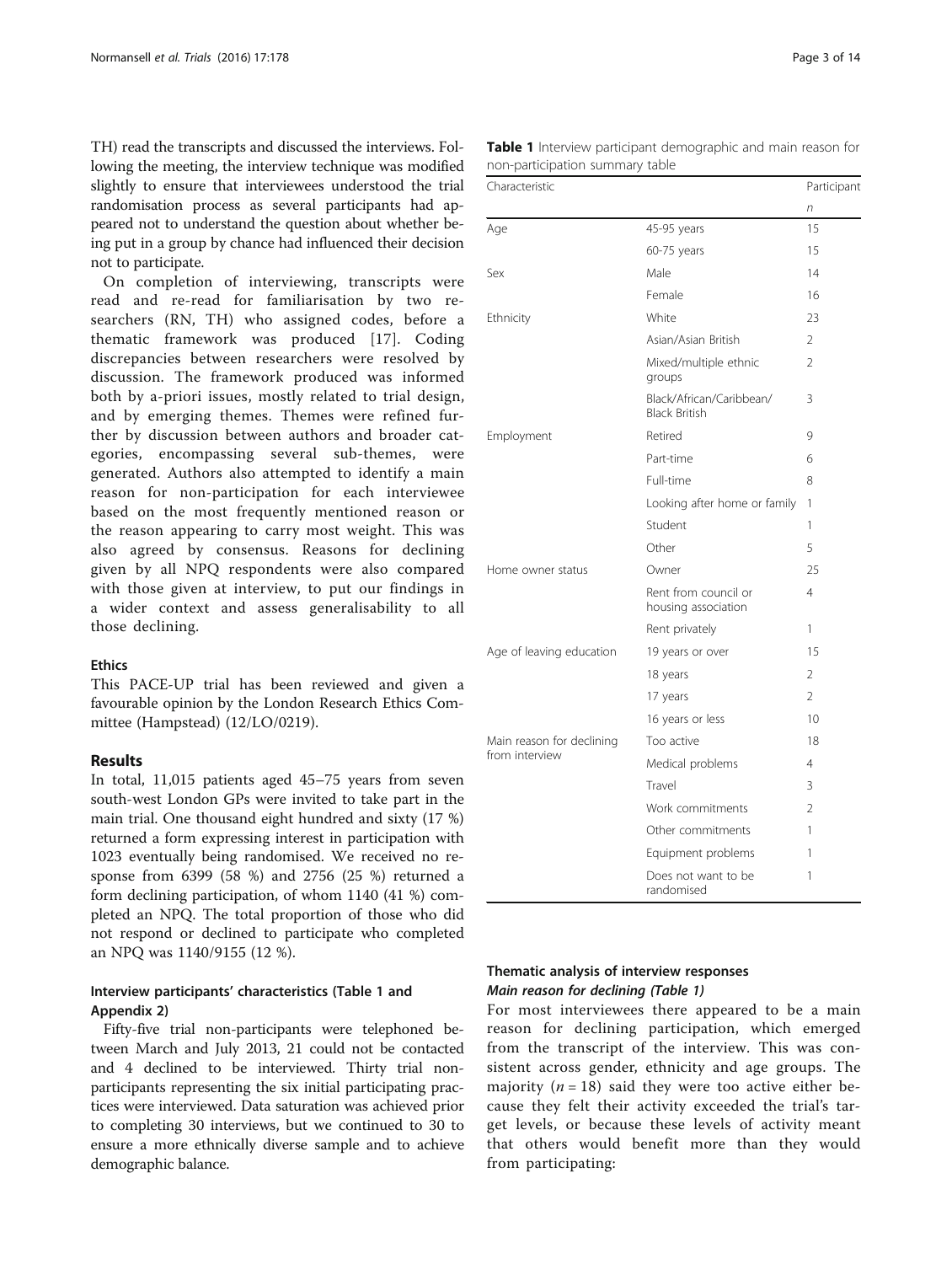'I'm a very active person. I dance, I do exercises, I run, I walk, I go to the gym. I've been pretty much active the whole of my life … so I don't think I need it really'. (identification number (IDN)11)

'What I understood is you are more interested in people who do less exercise or none at all and I do exercise almost every day'. (IDN27)

'You would have been better putting your effort into somebody who was not so motivated'. (IDN22)

Less frequently cited main reasons included existing medical problems  $(n = 4)$ , travel from home  $(n = 3)$ , work/other commitments  $(n = 3)$ , concerns about potential equipment problems  $(n = 1)$  and reluctance to be randomised  $(n = 1)$ .

# Further exploration of reasons for non-participation (Fig. 1 and Table [2](#page-4-0))

To further explore reasons for declining we categorised the themes that emerged from the interview data. We defined 'internal' reasons as those related to the participant themselves (for example, medical problems or personal preference), which may have precluded participation in any PA intervention, whether in a trial setting or not. 'External' themes related to the wider life of the participant (for example, work and family commitments) which again were unrelated to the specific nature of the intervention they were being offered. The 'trial-related' category identified reasons mentioned by participants that were explicitly related to the design of this intervention (for example, the use of a pedometer or the location of appointments). For each individual participant their reasons for non-engagement may be overlapping and relate to more than one of these categories; for example, one participant reported that regular workrelated travel (an 'external' reason, which may have been problematic for increasing PA generally) prevented him from committing to an intervention that may require three appointments at his local surgery (a specific 'trial-related' reason).

Internal This category identified all 'internal' reasons for non-participation, including being already active; medical problems (pain, heart conditions, stroke and multi-morbidity); no wish to increase activity; no interest in walking; feeling incorrectly 'targeted'; and altruistic reasons. The dominant reason in this category was a belief in being already sufficiently active. When explored in more depth it seemed that on selfreport many were achieving, with some significantly exceeding, the recommendations:

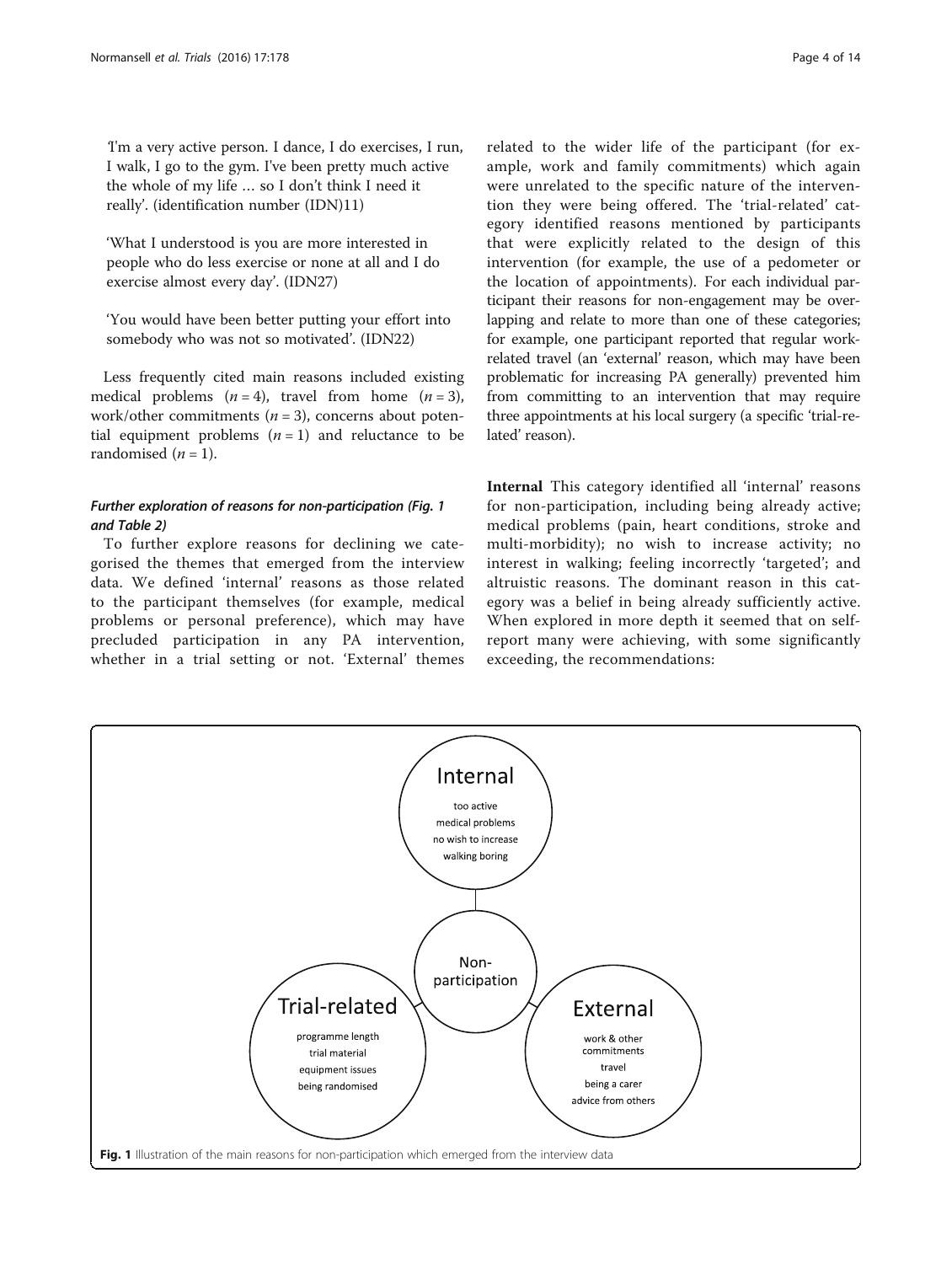<span id="page-4-0"></span>

|          |                                 | Table 2 Summary of categories and themes - reasons for declining |                                                                                                                                                                                                                |
|----------|---------------------------------|------------------------------------------------------------------|----------------------------------------------------------------------------------------------------------------------------------------------------------------------------------------------------------------|
| Category | Sub-category                    | Theme                                                            | Quotes                                                                                                                                                                                                         |
| Personal | Already active                  | Personal activity                                                | 'I tend to walk quite a lot anyway, so I didn't think a pedometer would probably be likely to increase my walking<br>at all really'. (IDN12)                                                                   |
|          |                                 | Work activity                                                    | "I actually work as a postman, so I do a hell of a lot of walking  and that was basically the reason that I didn't<br>think I'd need to actually join the programme'. (IDN06)                                  |
|          | Medical problems                | Stroke                                                           | 'I had the stroke in '94. So that limited my walking'. (IDN07)                                                                                                                                                 |
|          |                                 | Pain                                                             | 'ff I walk for more than half an hour at a time, I get incredibly stiff and painful'. (IDN16)                                                                                                                  |
|          |                                 | Heart condition                                                  | I'm always at the hospital seeing a cardiologist'. (IDN18)                                                                                                                                                     |
|          |                                 | Multiple medical problems                                        | 'I don't need anything else going on to do with health  I certainly would have thought  that they would have<br>thought, "oh, she wouldn't want to do this because she's got lots of other problems"'. (IDN18) |
|          | No wish to increase<br>activity | not like physical<br>Not interested/does<br>activity             | And I don't really like running  and I certainly won't join a gym. I hate exercising'. (IDN02)                                                                                                                 |
|          |                                 | Already doing enough                                             | 'No, I think I do enough. I'm fine with what I do'. (IDN17)                                                                                                                                                    |
|          | Not interested in walking       | 'More interesting than walking'                                  | Cycling's nice, swimming  any form of recreation thing, like ice skating or horse riding or bicycle riding, anything<br>like that  Walking's quite boring'. (IDN02)                                            |
|          |                                 | Team sport                                                       | Well, it would be hard for you to organise team sports I should think wouldn't it? I mean I used to play badminton<br>quite a lot which I enjoyed'. (IDN19)                                                    |
|          |                                 | Running                                                          | "f anybody's doing research into people that have had heart attacks and then trying to get back into running, that<br>I'd be extremely interested in'. (IDN24)                                                 |
|          | Not the right person            | For younger people                                               | You get to a stage in your life and you think, that's it I'm relaxing now. I exercise my mind instead'. (IDN02)                                                                                                |
|          |                                 | For lonely people                                                | These sort of things people take them up if they're lonely and I'm not lonely'. (IDN18)                                                                                                                        |
|          |                                 | For overweight people                                            | 'Unless you were a really fat person, which I'm not'. (IDN18)                                                                                                                                                  |
|          | Altruism                        |                                                                  | an opportunity for someone else, you know, that it may be more useful to! (IDN13)                                                                                                                              |
| External | Work commitments                |                                                                  | It's bad enough trying to get  a day off for a normal appointment.' (IDN02)                                                                                                                                    |
|          |                                 |                                                                  | 1 just didn't think I'd have time  because I know how important walking is, and I love walking, and if I have<br>an hour or two free, I would prefer to walk than talk to the nurse'. (IDN21)                  |
|          |                                 | Travel difficulties                                              | If I had time, I'd love to be part of your research and go to the surgery and all the rest of it, but I think,<br>actually  the awkwardness of the journey' (IDN22)                                            |
|          | Other commitments               | Travel from home                                                 | "I'm going away so much, I couldn't really tie myself down to anything like that'. (IDN01)                                                                                                                     |
|          |                                 | Caring for family member                                         | "I'm a carer for my father. I think most of it is just being there'. (IDN04)                                                                                                                                   |
|          |                                 | Chores/'life'                                                    | 'I've got grandchildren. I've got a husband. I like to do my gardening. I've got a four bedroom house to keep clean.<br>I feel my load is more than enough to keep me going'. (IDN08)                          |
|          | Advice from others              |                                                                  | I did mention it to my daughter actually and she said "that sounds crazy!" She said it's not for me, so I didn't<br>go any further'. (IDN07)                                                                   |
| Trial-   | Length of programme             |                                                                  | It does sound a bit on the lengthy side doesn't it really some people could be put off by that'. (IDN10)                                                                                                       |
| related  | Trial material                  | Too long                                                         | " there was a lot to read. Bullet points are good. Just make it simple'. (IDN19)                                                                                                                               |
|          |                                 | Aimed at older people                                            | "I just remember thinking, actually, I don't think I'm in that age group yet. It kind of seemed to be geared to people<br>who really were in their 70s and over'. (IDN09)                                      |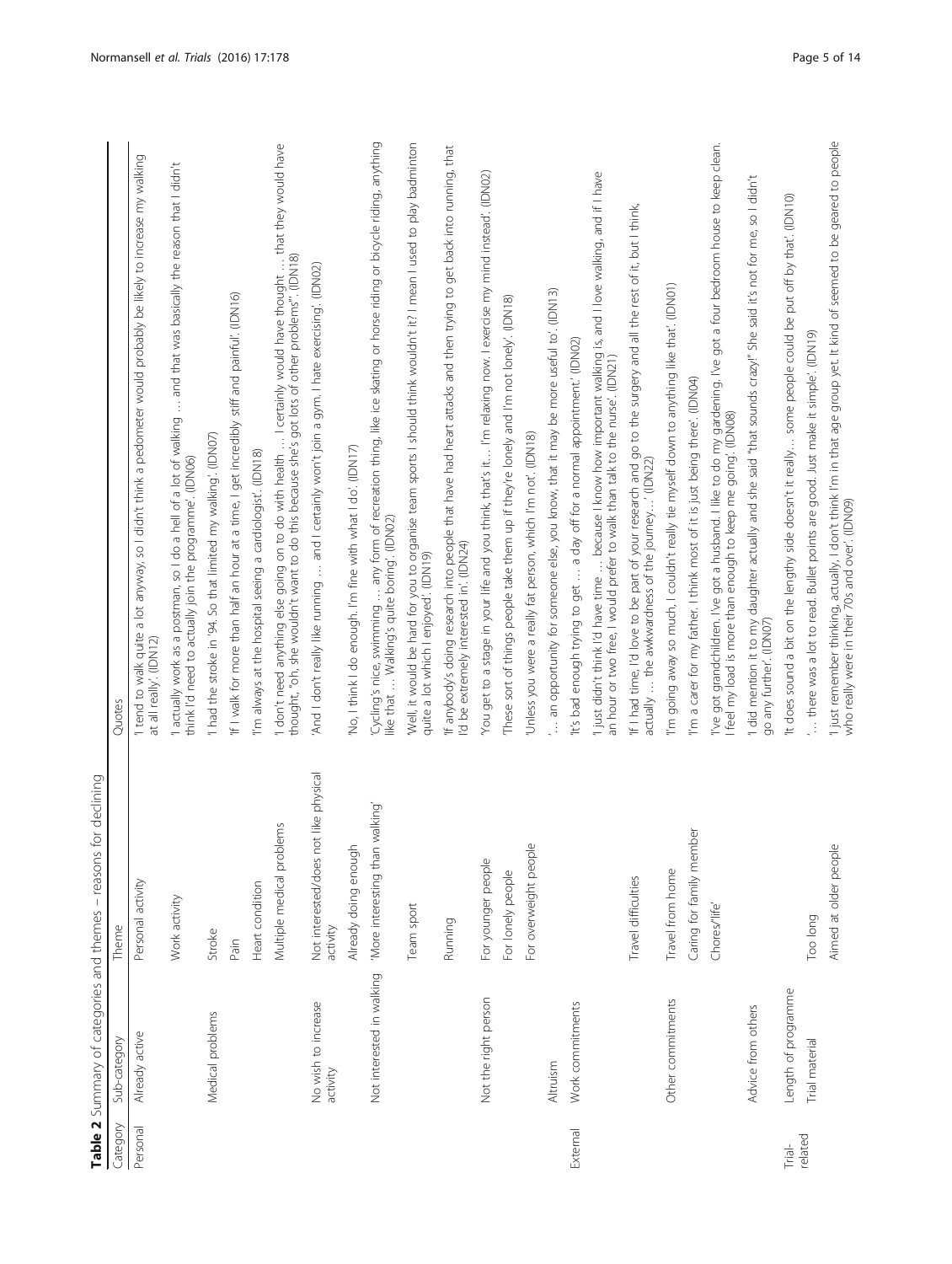| Equipment problems  | Pedometer/accelerometer                         | "Well, I mean I have actually used a pedometer but I wouldn't sort of particularly want to do it for a week. (IDN09)                                                     |
|---------------------|-------------------------------------------------|--------------------------------------------------------------------------------------------------------------------------------------------------------------------------|
| Randomisation       | Did not like concept                            | I think if you're doing research then you should be able to choose  within reason  what club you're willing<br>to join really'. (IDN13)                                  |
|                     | in nurse support<br>Did not want to be<br>dronb | $^{\prime}$ I could probably commit to the other two groups, but possibly not to the nurse support. (IDN09)                                                              |
|                     | Did not want to be in control group             | Well  I couldn't see the point of being in a group that did nothing'. (IDN04)                                                                                            |
| Venue               | Fitness-related better                          | 'If you're going to do a fitness programme, you should do it in a fitness venue'. (IDN04)                                                                                |
|                     | surgery<br>Does not like the GP                 | I have to go there when I'm not well. I certainly am not going to go to the surgery when I'm well'. (IDN18)                                                              |
| Walking environment | Boring                                          | "Walking's quite boting. Unless you're walking somewhere on an outing somewhere, you know, in the country or<br>something, seaside. You should have more trips'. (IDN02) |
|                     | Wrong season                                    | 'As the weather gets better, then I might go for a walk in the evening  it was really due to the seasons as well'.<br>(IDN28)                                            |
| Preferred group     |                                                 | 'l think you get more encouragement if you are in a group'. (IDN05)                                                                                                      |
| Trial design        |                                                 | $\ldots$ that isn't something I wanted to be part of I think I'd have found it incredibly boring. (IDN18)                                                                |

Table 2 Summary of categories and themes - reasons for declining (Continued) Table 2 Summary of categories and themes – reasons for declining (Continued)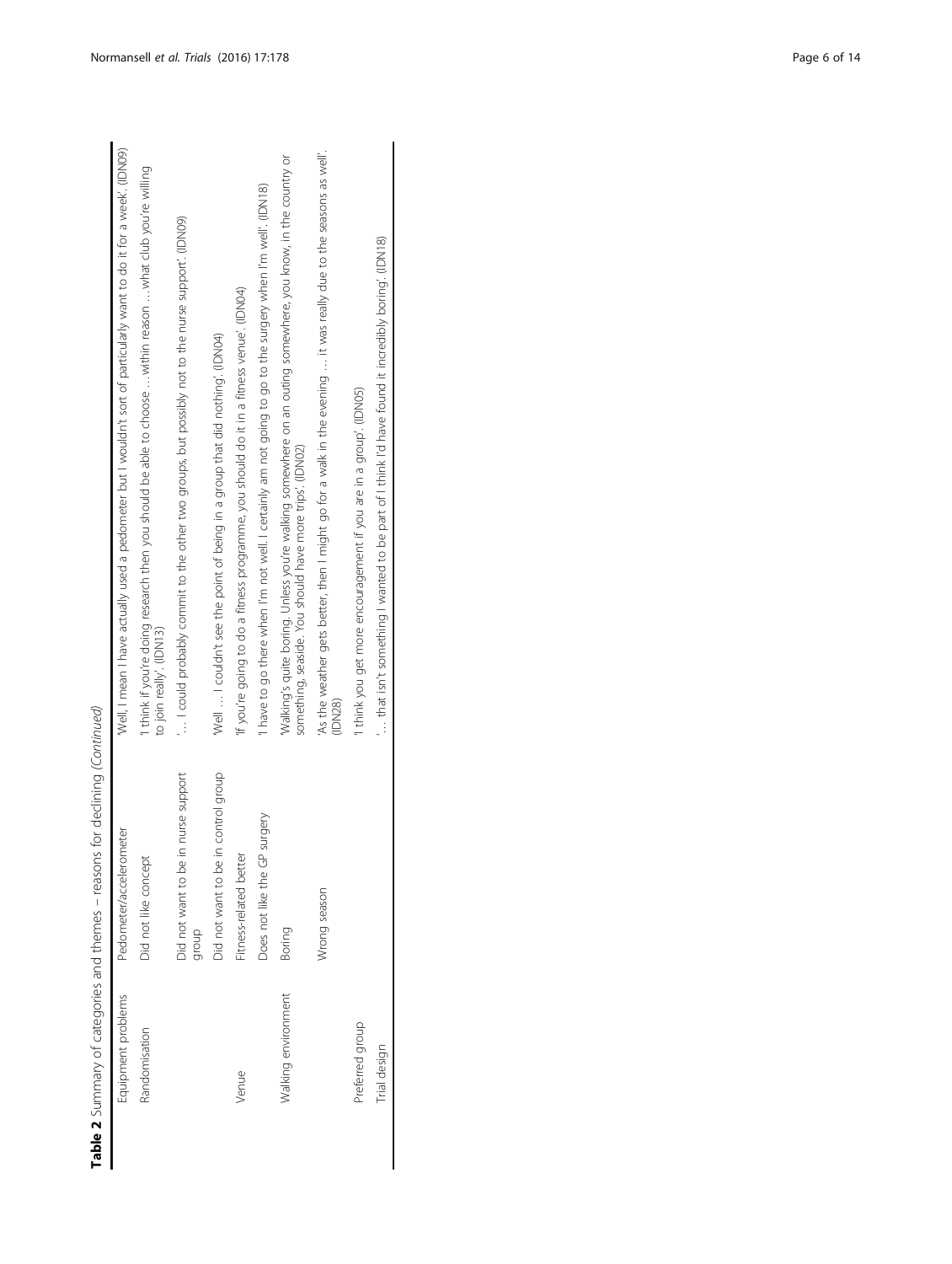'I basically run 10 ks one day and 15 ks the next, and I do that Monday, Tuesday, Wednesday. Thursdays I cycle. And then I run again Friday and Saturday. And then in summer I used to do 15 ks one day and 20 the next'. (IDN24)

'… 5 days a week I swim, and I swim 1000 metres every day, I mean from Monday to Friday, and I walk every day'. (IDN27)

Of those citing medical reasons, it was less clear whether these problems constituted a definite contraindication, especially as those with pre-defined medical conditions contraindicating an increase in walking should have been excluded:

'If I walk for more than 40 minutes at a time, or half an hour at a time, I get incredibly stiff and painful'. (IDN16)

A small number of people suggested that they did not enjoy PA, were not interested in walking or suggested a different activity or a team sport:

'Can't you take up archery or something?! If you had one of them I'd do that. You'll have to get more interesting things (than walking)'. (IDN02)

External This theme relates to factors 'external' to the potential participant, including work and other commitments; travel problems; being a carer and advice from others. Work and work-related travel were frequently given as reasons for not participating and many feared they could not make the necessary commitment:

'The reason I said "no" to doing it, in the first place, was I travel a fair bit with my job, overseas, and I thought that might sort of hinder me doing the experiment sort of properly you know because obviously I'm here for a couple of weeks and I go off for 3 weeks'. (IDN15)

For one interviewee who worked a long distance away, travelling to appointments was an important reason for declining. Family and home life commitments, including caring roles, were also important reasons for feeling unable to participate:

'I feel my load is more than enough to keep me going'. (IDN08)

We were interested in finding out whether advice from friends or family affected the decision not to participate as

evidence suggests that presence or absence of social support influences PA levels [[18](#page-12-0)]. Very few interviewees discussed participation and for those who did, it did not influence their decision, except for one interviewee whose daughter strongly advised that it was not appropriate to be increasing PA due to medical problems and this finalised the decision:

'I did mention it to my daughter actually and she said "that sounds crazy!" She said it's not for me, so I didn't go any further'. (IDN07)

Reasons related to trial design included programme length; trial material; equipment problems; being randomised; the venue; the walking environment; the nurse interaction and the overall trial design.

For some interviewees the trial duration, at 3 months, was too long and it was difficult to commit for this period, although no-one cited this as a main reason for declining:

'Yes, yes, because I'm travelling a lot, so 3 months is quite a long period for me. I may not be able to meet the nurse or the researcher at certain times if I'm out of town'. (IDN27)

A few felt that the trial literature was too long or appeared to be aimed at an older age group but for only one interviewee was this an important factor in the decision not to participate:

'Well, you're talking to a generation of oldies now who don't accept that we're old. We don't feel old … and we don't accept it, and I haven't grown old like my parents did'. (IDN26)

One interviewee reported a previous negative experience with pedometers as the main reason for declining:

'Well, I mean I have actually used a pedometer but I wouldn't sort of particularly want to do it for a week'. (IDN09)

Several felt that not being able to choose their allocated group was a disadvantage. Some expressed reluctance to be in the control group:

'I'm not sure, but I probably would say I wouldn't want to be put in a group by chance. I would want to see that there was some positive outcome to whatever I was doing'. (IDN21)

Other trial design aspects noted by interviewees included: not having time to be in the nurse-support group; preference for a 'fitness venue' and reluctance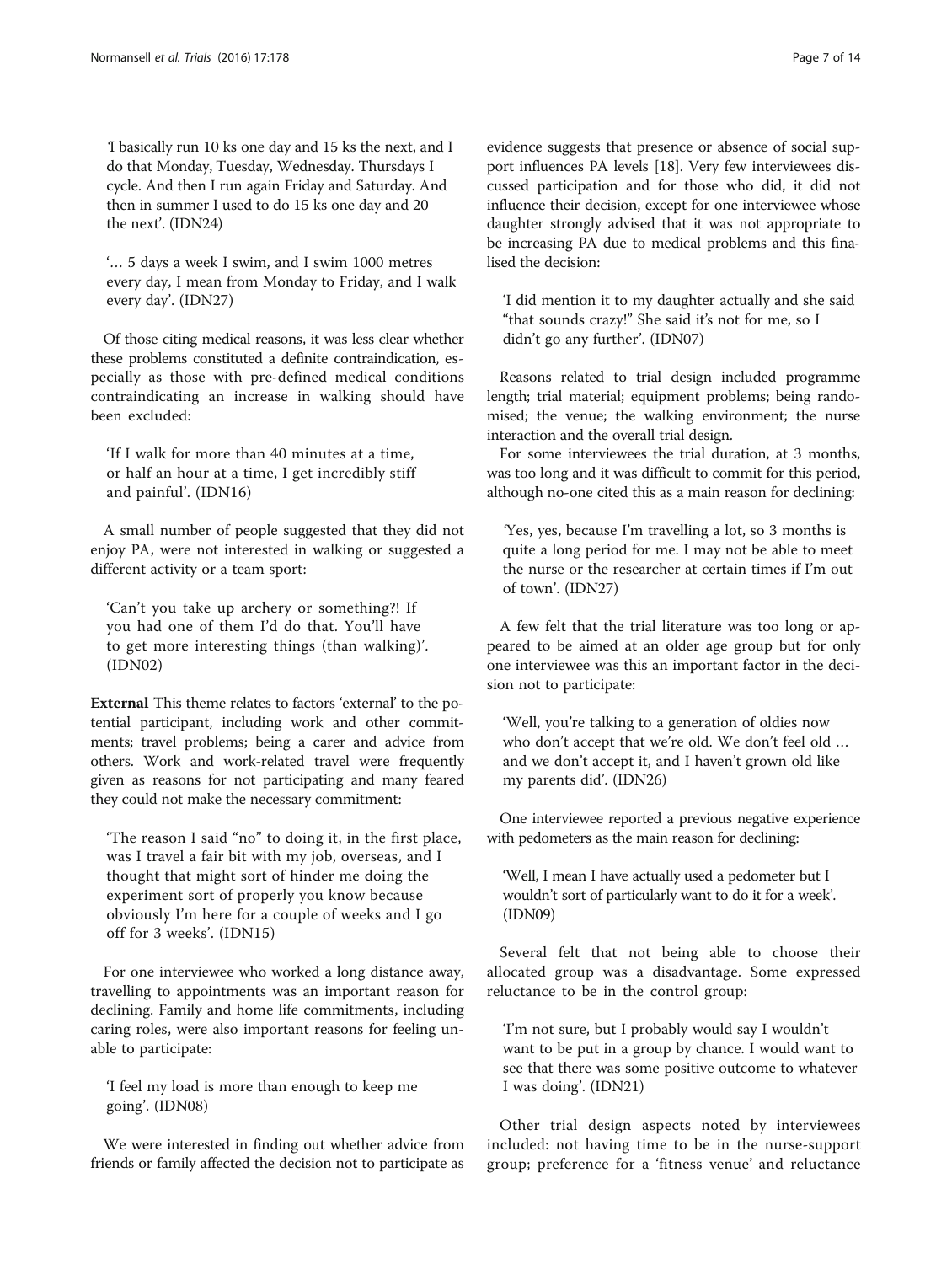to go to the GP surgery when well. Two interviewees expressed concern about walking as an exercise because the local walking environment was 'boring' and another that it was 'the wrong season' for walking outdoors.

Some expressed interest in a group intervention rather than one-to-one with a nurse, feeling that this would improve motivation and sociability:

'The way to get people exercising is to get them together. Because motivation's always a problem isn't it? If you … oh, I can't be bothered, I won't do it today, but if someone else is going along …' (IDN04)

#### Positive comments about the trial (Table 3)

Many interviewees expressed a positive attitude towards physical activity and research and regretted not being able to participate.

Most interviewees approved of the choice of their GP surgery as the location for a PA intervention, describing their surgery as 'lovely', 'pleasant', 'convenient' and 'appropriate':

'I think the GP practice is fine. It's a nice sort of facility there'. (IDN14)

Most also did not object to meeting a nurse oneto-one and for some this was preferred to a group. In addition, many interviewees felt that the trial literature was clear and of an appropriate length:

Table 3 Summary of categories and themes – positives

'Well, it was enough information, not too much, I think if you give people too much information they don't read it do they?' (IDN04)

Many interviewees stated that despite declining, they valued research, describing it as 'important', 'beneficial' and 'interesting':

'If people don't do any research we won't know anything about anything, will we?!' (IDN13)

Many interviewees were positive about exercise and interventions to increase walking in adults and older adults. Walking was generally thought to be an appropriate and inclusive activity:

'As we get a bit older, walking is probably the best exercise we can all do, and we do most of probably'. (IDN13)

# Comparison of interview and NPQ responses (Tables [1](#page-2-0) and [4\)](#page-8-0)

Although we found reasonable agreement between the answers given on the NPQ and the reasons for non-participation expressed at interview, some of our interviewees had not answered the question about why they decided not to participate and others ticked 'yes' to several options so it was only through discussion at interview that a main reason could be elucidated (see Table [1](#page-2-0)).

Table [4](#page-8-0) shows the reasons given for nonparticipation on the NPQ for all those completed

| Category     | Sub-category                                                        | Theme                    | Quote                                                                                                                                                                                                      |
|--------------|---------------------------------------------------------------------|--------------------------|------------------------------------------------------------------------------------------------------------------------------------------------------------------------------------------------------------|
| Trial design | Venue                                                               | Pleasant                 | 'Our doctor's practice is lovely'. (IDN08)                                                                                                                                                                 |
|              |                                                                     | Convenient               | If the study is conducted at the GP practice it would be very convenient for me<br>because I live very nearby'. (IDN27)                                                                                    |
|              |                                                                     | Appropriate              | 'It seemed appropriate actually'. (IDN16)                                                                                                                                                                  |
|              | Structure                                                           | One to one<br>is better  | 'No, no, no, no. No, no, no. No. I get all tongue-tied in groups. And I certainly<br>wouldn't tell them anything personal or private'. (IDN02)                                                             |
|              | Trial literature                                                    | Clear                    | 'It was all fine  clear and precise, so no issues with that at all really'. (IDN13)                                                                                                                        |
| Research     | Important/good                                                      |                          | 'It's a good thing I suppose. I mean my husband's had a triple bypass. And I've had<br>cancer so you know  research is a good thing'. (IDN08)                                                              |
|              | Interesting                                                         |                          | 'I am interested in research. I just don't think that I would have anything to contribute<br>to this particular project, that's all'. (IDN29)                                                              |
| Exercise     | Positive about an<br>Important/<br>beneficial<br>exercise programme |                          | I think it was a good thing to do, and it certainly made<br>[name of partner who did participate] much more conscious of walking more,<br>which is a good thing. Been beneficial for him I think'. (IDN16) |
|              |                                                                     | Good for<br>older adults | 'Well, I think it is a very good idea, especially for senior citizens, like myself, to be<br>encouraged to take part in physical exercise, and for you to be interested in people's<br>welfare'. (IND01)   |
|              | Walking is<br>appropriate                                           |                          | 'I think walking's probably the best, you know, it's the one most people can participate<br>in'. (IDN21)                                                                                                   |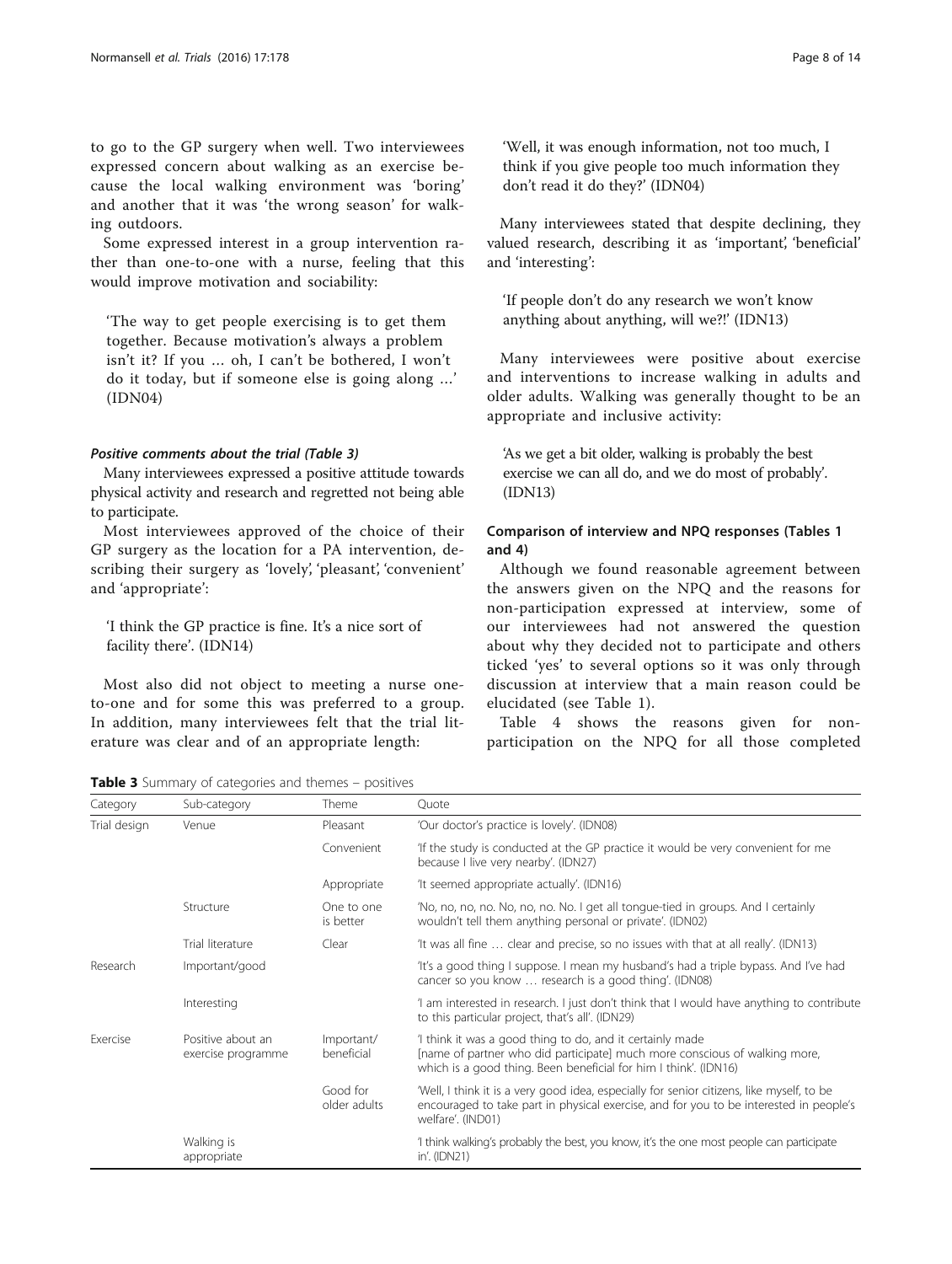| Reasons <sup>a</sup>                            | All non-participant questionnaire (NPQ) responses ( $N = 1140$ ) | Interviewees' NPQ responses ( $N = 30$ ) |
|-------------------------------------------------|------------------------------------------------------------------|------------------------------------------|
|                                                 | n(%)                                                             | n(%)                                     |
| Did not answer 'yes' to<br>any question         | 141(12)                                                          | 2(7)                                     |
| Already physically active                       | 668 (59)                                                         | 20(67)                                   |
| Do not have time                                | 468 (41)                                                         | 13(43)                                   |
| Cannot increase physical<br>activity            | 225(20)                                                          | 6(20)                                    |
| Not interested to increase<br>physical activity | 208 (18)                                                         | 5(17)                                    |
| Do not want to be<br>randomised                 | 113(10)                                                          | 3(10)                                    |
| Not interested in research                      | 48 (4)                                                           | 1(3)                                     |

<span id="page-8-0"></span>Table 4 Comparisons of reasons for non-participation between all questionnaire responders and interviewees

<sup>a</sup>Reasons for declining from NPQ (each non-participant could select one or more reasons from the list and for each question could answer: yes; no; not sure; or leave the question blank)

(1140) and for the 30 who were interviewed. The interview findings substantially reflect the responses of the whole group, with the majority declining due to being already very physically active or not having sufficient time. This suggests that our interview sample was reasonably representative of those completing the NPQs.

#### **Discussion**

#### Principal findings

The main reason for non-participation established at interview was a perception of being already too active for the trial. Other important reasons included medical problems, work and other commitments and travel from home. Despite declining, almost all interviewees were positive about the trial, aware of the benefits of PA, the importance of research and supported primary care as a venue for such programmes. The design of the trial and intervention was not stated as a key reason for declining to participate.

#### Strengths and limitations

This study represents an innovative attempt to systemically explore the reasons for non-participation with a purposive sample of those who were potentially eligible but declined. Currently, there is limited work in this area and the findings are of interest to those planning PA trials and may be of interest to policy-makers. Our aim was to further understand the reasons for declining participation to enhance recruitment to future trials and exercise programmes. We were also able to explore non-participants' perception of the trial design and research in general. This sample spanned six out of seven of the practices involved and included both genders, a range of ages, ethnicities, employment and educational backgrounds. The telephone interviews allowed in-depth exploration of the reasons for non-participation that was not possible from a questionnaire alone and allowed us to compare the interview findings with the NPQ responses from non-participants. Their positive comments also broadly reflect those made by trial participants who have been interviewed in a separate study [\[19](#page-12-0)].

The main study limitation is that the findings are based on a self-selected group of those who both returned the NPQ and agreed to be interviewed about their reasons for non-engagement. It would have been valuable to compare the responses of those actively declining with those of a sample of the over 6000 people who did not respond at all, but we did not have ethical approval to contact this latter, unrepresented, group.

Our categorisation of reasons into 'internal', 'external' and 'trial-related' provides a useful, simple framework for exploring the results. However, we accept that these categories are not entirely distinct from one another and reasons for declining for an individual are nuanced and overlapping. Our analysis suggests that the major reasons for declining to participate in the study were linked to the personal and social environments of individuals rather than the characteristics of the trial itself. Of particular interest is the large proportion declining because they felt themselves to be 'too active' to participate. It is not clear if these individuals would have been excluded in any case on the basis of their pre-existing activity levels and, therefore, their decision to decline may have been entirely appropriate. Also, despite our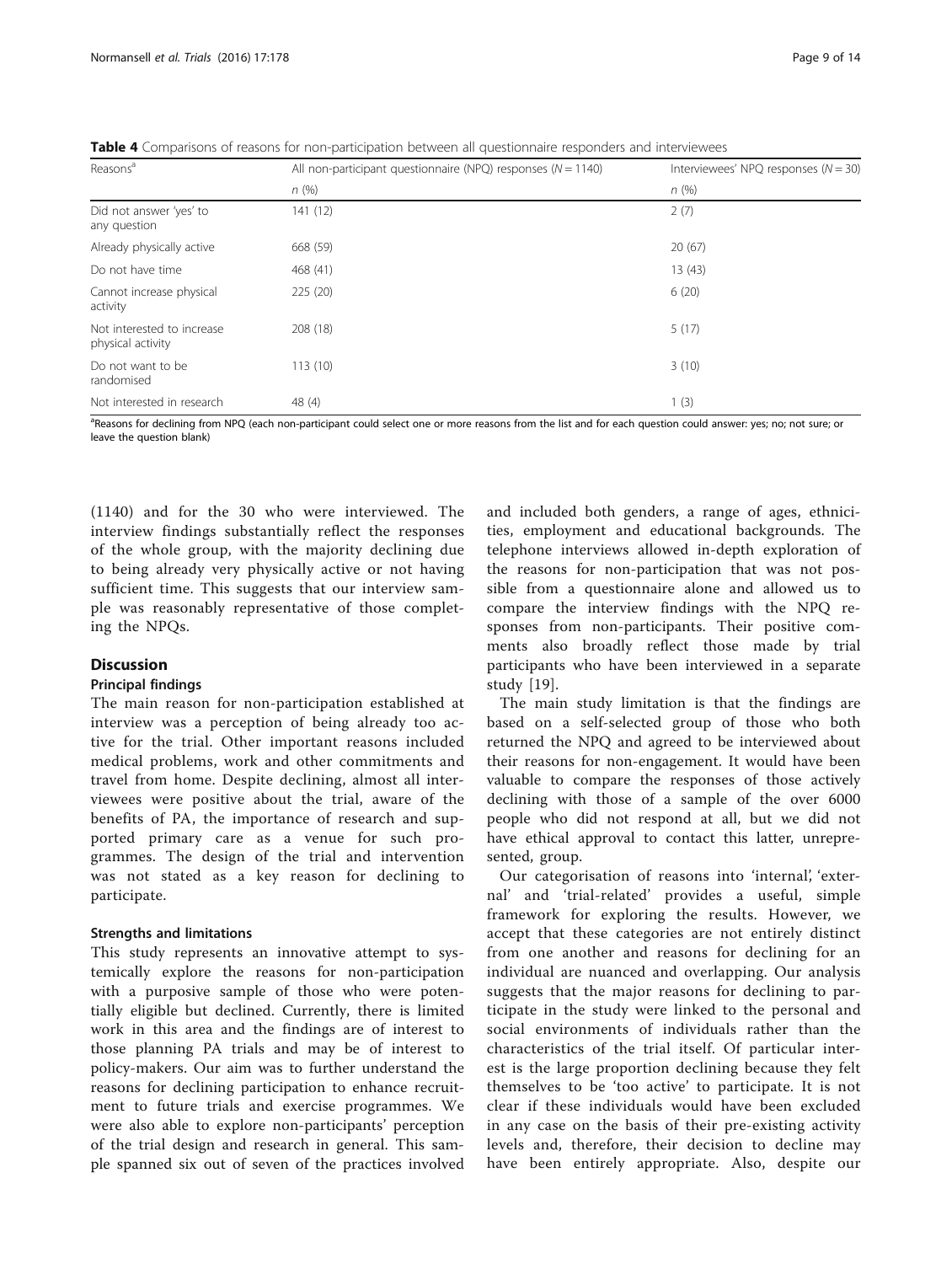attempt to sample interviewees from non-white British backgrounds, these groups are under-represented when compared to the ethnic diversity of the population.

The NPQ sample represents 1140/9913 (12 %) of all those who declined participation or did not respond. The substantive similarities in main reasons for declining between the whole NPO sample  $(n =$ 1140) and the 30 who were interviewed is reassuring. Whilst our findings are unlikely to be generalisable to all not wanting to take part, they do provide novel insight into the reasons given by significant numbers for not participating in a PA trial. To what extent these findings can be applied to those declining participation in PA programmes outside a trial setting is not certain; while it seems logical that some of the reasons mentioned, for example, work, travel and family commitments, might also present barriers to increasing PA outside a trial setting, findings should be generalised with caution.

#### Comparisons with existing literature

A body of work exists which explores barriers to PA generally but fewer studies have attempted to explore the reasons for non-participation in PA trials specifically. Some of the reasons may be consistent across both PA generally and PA trials and we certainly found that many of the reasons given by our interview participants are in line with those emerging from the wider literature about PA participation.

Declining participation due to being already sufficiently active is consistent with the existing PA trialrelated literature [\[20](#page-12-0), [21](#page-12-0)] and also the literature about PA more generally [[18, 22, 23\]](#page-12-0). It is important to note that objective measurement of PA reveals that most people over-estimate their activity levels [[12\]](#page-12-0) and that their assessment of their personal activity levels is likely to be influenced by a social context [[18](#page-12-0), [24](#page-12-0)]. However, this interview series allowed activity levels to be explored in more detail and revealed that, at least on self-report, this was a relatively active cohort for some of whom the trial may not have been appropriate.

Declining participation in PA programmes or trials due to medical problems, including pain, is also consistent with previous work [\[9](#page-12-0), [18](#page-12-0), [20](#page-12-0), [23](#page-12-0), [25](#page-12-0)], particularly in studies involving older participants [\[21](#page-12-0), [26\]](#page-12-0). Lack of time due to work and other commitments has also been identified as an important reason for non-participation in PA trials [\[20](#page-12-0), [21](#page-12-0), [27](#page-12-0)] as well as PA more generally [[18](#page-12-0), [24](#page-12-0), [28](#page-13-0)–[30](#page-13-0)], particularly in younger and middle-aged people [[26](#page-12-0)]. Other reports suggest that social support can influence PA levels outside a trial setting [[18, 24\]](#page-12-0); however, this did not emerge prominently from this trial-related interview series. A lack of interest in PA has also been reported in the literature as a reason for declining participation in both PA generally [\[18, 22](#page-12-0)–[24](#page-12-0), [30\]](#page-13-0) and in PA trials [[20\]](#page-12-0) but travel away from home has not been reported prominently. This may reflect the high proportion of our interviewees still in fullor part-time work and the diverse population of south-west London, some of whom spend extended periods abroad.

### Implications for research and practice

Our findings have important implications for those planning PA trials and may be useful in other contexts, for example in the commissioning of community PA programmes. As the cohort we interviewed appeared relatively physically active, it may be necessary to tailor some interventions to maintaining, rather than increasing, activity. This is particularly important to prevent the well-recognised decline in PA that occurs with ageing [[12](#page-12-0)]. Equally, education about the levels of activity that optimise health gain may prevent potential participants from declining due to overestimation of their actual levels of activity. Measurements using pedometers or accelerometers provide a possible alternative approach to validating PA levels and although we recognise that they miss some activities such as swimming and underestimate others, such as cycling, they do measure walking accurately, which is the predominant PA type in this age group and was the focus of this trial.

Lack of time was an important reason for nonparticipation in this trial and is a common finding in studies exploring non-participation in PA more generally [\[18](#page-12-0), [22](#page-12-0)–[24](#page-12-0), [28](#page-13-0)–[30](#page-13-0)], so it may be helpful to reiterate that activity can be broken up into 10-minute bouts throughout the day (this can also help those limited by pain or disability). Tailoring interventions for an individual's travel and work commitments and for their specific health problems may also increase uptake. Promotional material should explicitly state that pre-existing medical conditions do not necessarily prevent participation and dispel myths about the risks of moderate-intensity exercise. Indeed, none of the medical reasons for non-participation given by interviewees were contraindications to moderateintensity activity and may, in fact, be positive indications for increased PA. Information about the value of PA, particularly walking, for many different health conditions should be emphasised in the invitation to participate.

Specifically related to trial recruitment, it is important to ensure that patient-targeted literature is inclusive and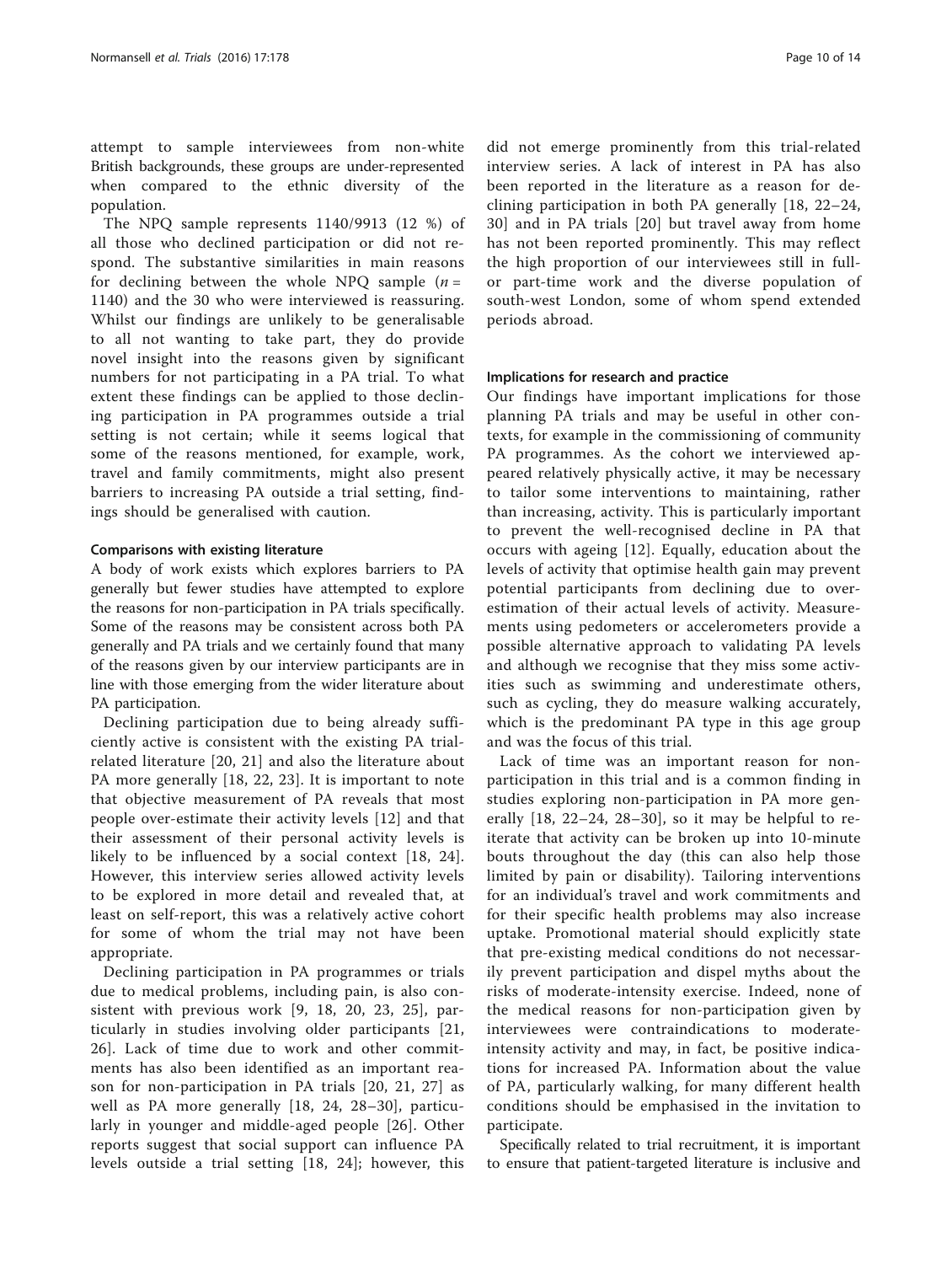<span id="page-10-0"></span>equipment is as user-friendly as possible. RCTs inevitably involve randomisation, but emphasising that in some trials (including PACE-UP) the control group can receive the intervention at the end of the trial may help recruitment. Those for whom travel difficulties were a reason for nonparticipation might respond well to an option for a remote consultation, for which there is increasing interest in primary care [[31\]](#page-13-0).

### Conclusions

A perception of being already sufficiently active was the main reason given by interviewees for nonparticipation in the PACE-UP trial. Other reasons included medical problems, work and other commitments and travel from home. An awareness of these reasons may be of use in other contexts, such as PA programme planning.

Despite declining, most interviewees were supportive of the aims of the trial and felt that primary care was an appropriate and convenient location for delivering a walking-based PA intervention. Their positive comments broadly reflect those made by trial participants who have been interviewed in a separate study.

#### Consent

The 'non-participants' interviewed in this study were a sample of non-participants from a RCT. When they were approached for the trial they indicated in writing a willingness to be sent a questionnaire to complete, including reasons for non-participation, and on this questionnaire they indicated in writing that they were willing to be contacted by a researcher for a telephone interview to discuss in more detail their reasons for nonparticipation. They provided telephone contact details on the returned questionnaire, so that this could be arranged.

At the start of the interview the participants were informed that the interview would be audio-recorded if they consented to this. With their consent, the machine was then switched on and their verbal consent for the interview and audio-recording of this was repeated and captured on the audio-recording.

The methods for these non-participant interviews were approved by the Research Ethics Committee for the trial, as detailed in the manuscript. The same methods for consent were used in our previous PACE-Lift trial to capture reasons for non-participation from trial nonparticipants; this is published in a sister BMC journal: Rogers et al. BMC Geriatrics 2014; 14:46 [[21\]](#page-12-0).

# Appendix 1

Telephone interview schedule for non-participants Introduction

Clarify purpose of interview, gain verbal consent and confirm anonymity and confidentiality.

Opening questions

- 1. What did you think of the information that we originally sent you about the PACE-UP study?
- 2. Can you tell me a bit more about what influenced your decision not to take part in the study?
- 3. Did you discuss participating in research with anyone else?

#### Reasons for not participating

Using the completed questionnaire, explore the reasons already given, including:

- 1. I do not have time
- 2. I cannot/am not interested in increasing my physical activity
- 3. I am already very physically active
- 4. I am not interested in research
- 5. I do not want to be put in a group by chance

Additional possible reasons for not participating Offer a number of other pre-defined reasons for nonparticipation and explore further any positive responses:

- 1. Lack of time
- 2. Unable or nor interested in increasing PA
- 3. Already active
- 4. Not interested in research
- 5. Do not want to be put in a group by chance
- 6. Length of programme
- 7. Travel difficulties
- 8. Wearing a physical activity monitor
- 9. Unpleasant/unsafe walking environment
- 10. Programme is not relevant to you
- 11. Programme is not for your age group
- 12. Programme would clash with work/being away from home
- 13. Medical problems prevent participation

#### Trial design questions

- 1. Venue
- 2. Exercise type
- 3. Group activity
- 4. Anything else that would have facilitated participation?

#### End

Summary and invite any final comments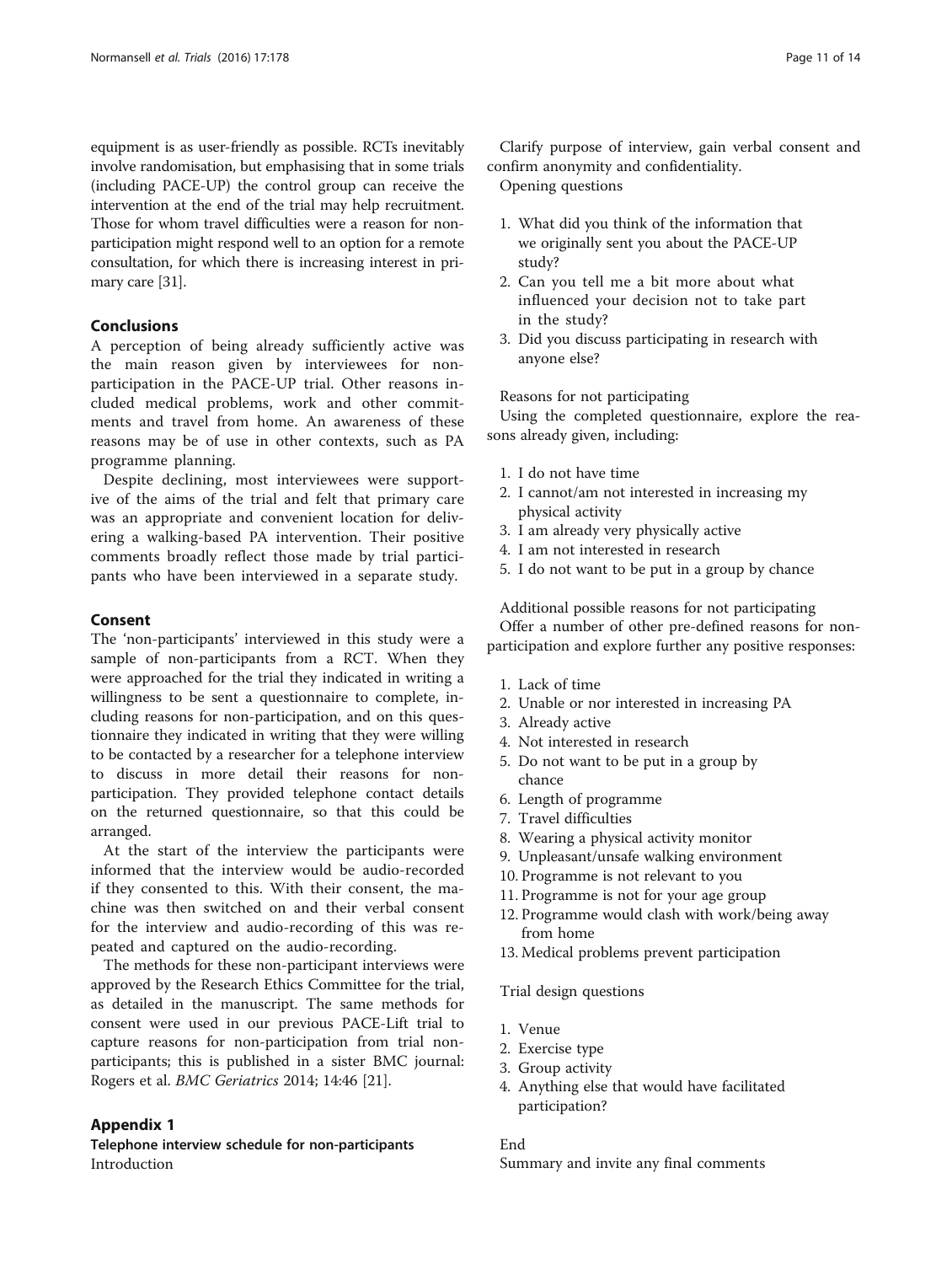# <span id="page-11-0"></span>Appendix 2

Table 5 Anonymised interview participant demographics and main reason for trial non-participation

|                     |                                 |                                             | シニロ                              |                                                      |                                                                                                                    |
|---------------------|---------------------------------|---------------------------------------------|----------------------------------|------------------------------------------------------|--------------------------------------------------------------------------------------------------------------------|
| ID<br>number status | Employment                      | Home ownership                              | Age left full-<br>time education | Main reason for non-<br>participation from interview | Reason(s) for non-participation from<br>questionnaire                                                              |
| 01                  | Retired                         | Owner                                       | 19 or over                       | Travel abroad (leisure)                              | Too active                                                                                                         |
| 02                  | Part-time                       | Rent from council or<br>housing association | 16                               | Work commitments                                     | Not enough time, cannot increase activity,<br>not interested in increasing activity,<br>not interested in research |
| 03                  | Other                           | Rent from council or<br>housing association | 15                               | Too active                                           | Too active                                                                                                         |
| 04                  | Looking after<br>home or family | Owner                                       | 19 or over                       | Too active                                           | Not enough time, too active                                                                                        |
| 05                  | Part-time                       | Owner                                       | 14 or under                      | Work commitments                                     | No reason given                                                                                                    |
| 06                  | Full-time                       | Rent from council or<br>housing association | 16                               | Too active                                           | Too active                                                                                                         |
| 07                  | Retired                         | Owner                                       | 14 or under                      | Medical problems                                     | No reason given                                                                                                    |
| 08                  | Retired                         | Owner                                       | 16                               | Other commitments/ chores                            | Not enough time                                                                                                    |
| 09                  | Part-time                       | Owner                                       | 19 or over                       | Equipment problems                                   | Not enough time, does not want to be<br>randomised, does not want to wear<br>pedometer                             |
| 10                  | Full-time                       | Owner                                       | 16                               | Too active                                           | Too active                                                                                                         |
| 11                  | Part-time                       | Owner                                       | 19 or over                       | Too active                                           | Too active                                                                                                         |
| 12                  | Full-time                       | Owner                                       | 19 or over                       | Too active                                           | Too active                                                                                                         |
| 13                  | Retired                         | Owner                                       | 15                               | Too active                                           | Cannot increase physical activity, too active                                                                      |
| 14                  | Full-time                       | Owner                                       | 18                               | Too active                                           | Medical problems, too active                                                                                       |
| 15                  | Part-time                       | Owner                                       | 17                               | Travel abroad (work)                                 | Not enough time                                                                                                    |
| 16                  | Other                           | Owner                                       | 19 or over                       | Medical problems                                     | Cannot increase activity, medical problems                                                                         |
| 17                  | Student                         | Rent from council or<br>housing association | 16                               | Too active                                           | Too active                                                                                                         |
| 18                  | Retired                         | Owner                                       | 16                               | Medical problems                                     | Not enough time, cannot increase activity,<br>too active, does not want to wear pedometer                          |
| 19                  | Retired and<br>Other            | Owner                                       | 19 or over                       | Too active                                           | Not enough time, too active                                                                                        |
| 20                  | Full-time                       | Owner                                       | 17                               | Too active                                           | Not enough time, too active                                                                                        |
| 21                  | Part-time                       | Owner                                       | 19 or over                       | Too active                                           | Not enough time, too active, work<br>commitments                                                                   |
| 22                  | Full-time                       | Owner                                       | 19 or over                       | Too active                                           | Not enough time, too active, work<br>commitments                                                                   |
| 23                  | Retired                         | Owner                                       | 19 or over                       | Too active                                           | Cannot increase activity, not interested in<br>increasing activity, too active                                     |
| 24                  | Other                           | Owner                                       | 19 or over                       | Too active                                           | Too active                                                                                                         |
| 25                  | Full-time                       | Owner                                       | 19 or over                       | Too active                                           | Not enough time, not interested in increasing<br>activity, too active, does not want to be<br>randomised           |
| 26                  | Other                           | Owner                                       | 19 or over                       | Does not want to be<br>randomised                    | Does not want to be randomised, does not<br>consider themself 'old'                                                |
| 27                  | Other                           | Owner                                       | 19 or over                       | Too active                                           | Too active                                                                                                         |
| 28                  | Full-time                       | Rent privately                              | 19 or over                       | Travel abroad (work)                                 | Not enough time, not interested in increasing<br>activity, too active                                              |
| 29                  | Retired                         | Owner                                       | 16                               | Too active                                           | Not enough time, not interested in increasing<br>activity, too active                                              |
| 30                  | Retired                         | Owner                                       | 18                               | Medical problems                                     | Cannot increase activity, medical problems                                                                         |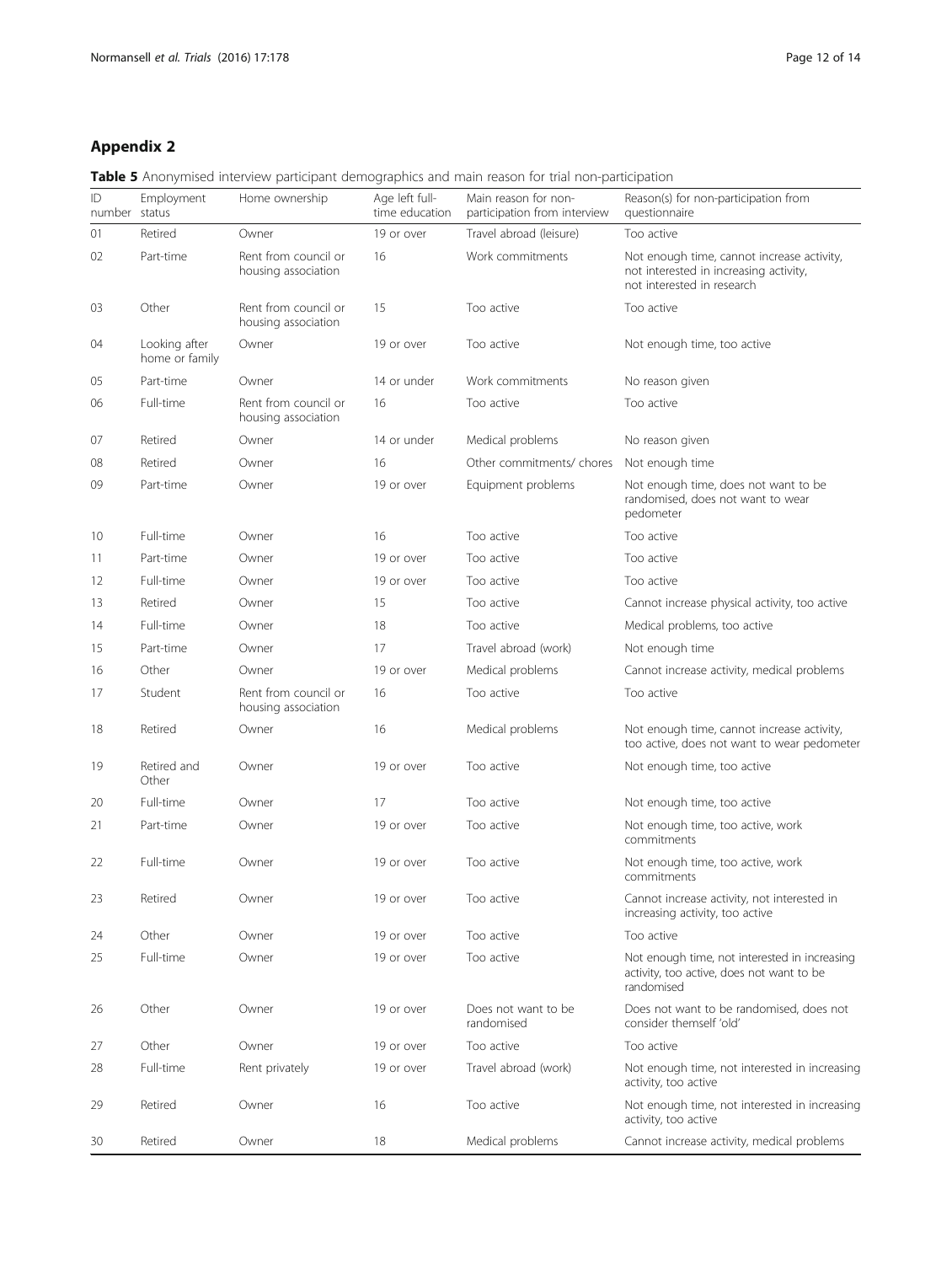#### <span id="page-12-0"></span>Abbreviations

GP: general practice/general practitioner; IDN: identification number; NPQ: non-participant questionnaire; PA: physical activity; PACE-UP: pedometer and consultation evaluation-UP; RCT: randomised controlled trial; UK: United Kingdom.

#### Competing interests

The authors declare that they have no competing interests.

#### Authors' contributions

RN conducted the analysis, drafted and revised the manuscript; RH assisted in design of qualitative study, conducted the interviews, refined the analysis and revised the manuscript; CV conceived and designed the qualitative study, supervised the analysis, and revised the manuscript; DGC conceived and designed the main trial, and revised the manuscript; SK conceived and designed the main trial, and commented on and approved the manuscript; SI was an investigator on the main trial, and revised the manuscript; MU was an investigator on the main trial, and revised the manuscript; JFR was an investigator on the main trial, and approved the manuscript; PW was an investigator on the main trial, and revised the manuscript; TH conceived, designed and was the principal investigator on the main trial, supervised the analysis, and revised the manuscript. All authors read and approved the final manuscript.

#### Acknowledgement

We would like to thank the south-west London (UK) general practices and their practice nurses who supported this study: (Upper Tooting Road Practice, Tooting; Chatfield Practice, Battersea; Wrythe Green Practice, Carshalton; Francis Grove Practice, Wimbledon; Putneymead and Heathfield Practices Putney; and Cricket Green Practice, Mitcham) and all the patients from these practices who participated. We would also like to thank the following: Cheryl Furness (PACE-UP trial manager) and research assistants Emma Howard, Rebecca Dale, Jessica Walsh and Jaime Smith for trial recruitment and collection of non-participant questionnaires; Elizabeth Limb and Katy Morgan for processing the non-participant questionnaire data; and Sunil Shah and Ulf Ekelund for their input into PACE-UP trial design. The PACE-UP trial was funded by the National Institute for Health Research Health Technology Assessment (NIHR HTA) Programme (project number HTA 10/32/02 ISRCTN42122561) and will be published in full in Health Technology Assessment. The views and opinions expressed therein are those of the authors and do not necessarily reflect those of the HTA programme, NIHR, NHS, or the Department of Health. The funding body was not involved in the study design, collection of data, analysis and interpretation of data, writing of the manuscript or the decision to submit the manuscript for publication.

#### Author details

<sup>1</sup> Population Health Research Institute, St George's, University of London, Cranmer Terrace, London SW17 ORE, UK. <sup>2</sup>Gerontology and Health Services Research Unit, Brunel University, London UB8 3PH, UK. <sup>3</sup>Pragmatic Clinical Trials Unit, Queen Mary University of London, London E1 2AT, UK. <sup>4</sup>Research Department of Primary Care and Population Health, University College,<br>London NW3 2PF, UK. <sup>5</sup>Health Economics Research Group, Brunel University, London UB8 3PH, UK.

#### Received: 14 October 2014 Accepted: 17 March 2016 Published online: 01 April 2016

#### References

- Tully MA, Cupples ME, Chan WS, McGlade K, Young IS. Brisk walking, fitness, and cardiovascular risk: a randomized controlled trial in primary care. Prev Med. 2005;41:622–8.
- 2. Stevens W, Hillsdon M, Thorogood M, McArdle D. Cost-effectiveness of a primary care based physical activity intervention in 45–74 year old men and women: a randomised controlled trial. Br J Sports Med. 1998;32:236–41.
- 3. Foster C, Brennan G, Matthews A, McAdam C, Fitzsimmons C, Mutrie N. Recruiting participants to walking intervention studies: a systematic review. Int J Behav Nutr Phys Act. 2011;8:137.
- 4. Glasgow RE, Vogt TM, Boles SM. Evaluating the public health impact of health promotion interventions: the RE-AIM framework. Am J Public Health. 1999;89(9):1322–7.
- 5. Harris TJ, Victor CR, Carey IM, Adams R, Cook DG. Less healthy, but more active: opposing selection biases when recruiting older people to a physical activity study through primary care. BMC Public Health. 2008;8:182.
- 6. Lerman Y, Shemer J. Epidemiologic characteristics of participants and nonparticipants in health-promotion programs. Int J Occup Environ Med. 1996;38(5):535–8.
- 7. van Heuvelen MJ, Hochstenbach JB, Brouwer WH, et al. Differences between participants and non-participants in an RCT on physical activity and psychological interventions for older persons. Aging Clin Exp Res. 2005; 17:236–45.
- 8. Ives DG, Traven ND, Kuller LH, Schulz R. Selection bias and nonresponse to health promotion in older adults. Epidemiology. 1994;5:456–61.
- 9. Groenveld I, Proper K, van der Beek A, Hildebrandt V, van Mechelen W. Factors associated with non-participation and drop-out in a lifestyle intervention for workers with an elevated risk of cardiovascular disease. Int J Behav Nutr Phys Act. 2009;6:80.
- 10. Department of Health. Start active, stay active: a report on physical activity for health from the four home counties' Chief Medical Officers. 2011.
- 11. Hallal PC, Andersen LB, Bull FC, Guthold R, Haskell W, Ekelund U. Global physical activity levels: surveillance progress, pitfalls, and prospects. Lancet. 2012;380:247–57.
- 12. Joint Health Surveys Unit. Health surveys for England 2008. Physical activity and fitness. London: The NHS Information Centre for health and social care. 2009.
- 13. Public Health England. Our priorities 2013/2014. 2013.
- 14. NHS Health Check Programme. Best practice guidance. Department of Health. Public Health England. 2013
- 15. Harris T, Kerry S, Victor C, Shah S, Iliffe S, Ussher M, et al. Randomised controlled trial of a pedometer-based walking intervention with and without practice nurse support in primary care patients aged 45–75 years: protocol of the PACE-UP (Pedometer And Consultation Evaluation - UP) trial. Trials. 2013;14:418.
- 16. Harris T, Kerry S, Victor C, Ekelund U, Woodcock A, Iliffe S, et al. Randomised controlled trial of a complex intervention by primary care nurses to increase walking in patients aged 60–74 years: protocol of the PACE-Lift (Pedometer Accelerometer Consultation Evaluation - Lift) trial. BMC Public Health. 2013; 13:5. doi:[10.1186/1471-2458-13-5.](http://dx.doi.org/10.1186/1471-2458-13-5)
- 17. Ritchie J, Spencer L. Qualitative data analysis for applied policy research. In: Bryman A, Burgess RG, editors. Analyzing qualitative data. London and New York: Routledge; 1994. p. 173–95.
- 18. Crombie IK, Irvine L, Williams B, et al. Why older people do not participate in leisure time physical activity: a survey of activity levels, beliefs and deterrents. Age Ageing. 2004;33:287–92.
- 19. Normansell R, Smith J, Victor C, Cook DG, Kerry S, Iliffe S, et al. Numbers are not the whole story: a qualitative exploration of barriers and facilitators to increased physical activity in a primary care based walking intervention. BMC Public Health. 2014;14:1272. doi[:10.1186/1471-2458-14-1272](http://dx.doi.org/10.1186/1471-2458-14-1272).
- 20. Chinn D, White M, Howel D, Harland J, Drinkwater C. Factors associated with non-participation in a physical activity promotion trial. Public Health. 2006;120:309–19.
- 21. Rodgers A, Harris T, Victor C, et al. Which older people decline participation in a primary care trial of physical activity and why? Insights from a mixed methods approach. BMC Geriatr. 2014;14:46. doi[:10.1186/1471-2318-14-46.](http://dx.doi.org/10.1186/1471-2318-14-46)
- 22. Chinn D, White M, Harland J, Drinkwater C, Raybould S. Barriers to physical activity and socioeconomic position: implications for health promotion. Epidemiol Community Health. 1999;53:191–2.
- 23. Justine M, Azizan A, Hassan V, Salleh Z, Manaf H. Barriers to participation in physical activity and exercise among middle-aged and elderly individuals. Singapore Med J. 2013;54(10):581–6.
- 24. Costello E, Kafchinski M, Vrazel J, Sullivan P. Motivators, barriers, and beliefs regarding physical activity in an older adult population. J Geriatr Phys Ther. 2011;34:138–47.
- 25. Cohen-Mansfield J, Marx MS, Guralnik JM. Motivators and barriers to exercise in an older community dwelling population. J Ageing Phys Act. 2003;11:242–53.
- 26. Booth M, Bauman A, Owen N, Gore C. Physical activity preferences, preferred sources of assistance, and perceived barriers to increased activity among physically inactive Australians. Prev Med. 1997;26:131–7.
- 27. Lakerveld J, IJzelenberg W, van Tulder M, Hellemans I, Rauwerda J, van Rossum A, et al. Motives for (not) participating in a lifestyle intervention trial. BMC Med Res Methodol. 2008;8:17. doi[:10.1186/1471-2288-8-17](http://dx.doi.org/10.1186/1471-2288-8-17).